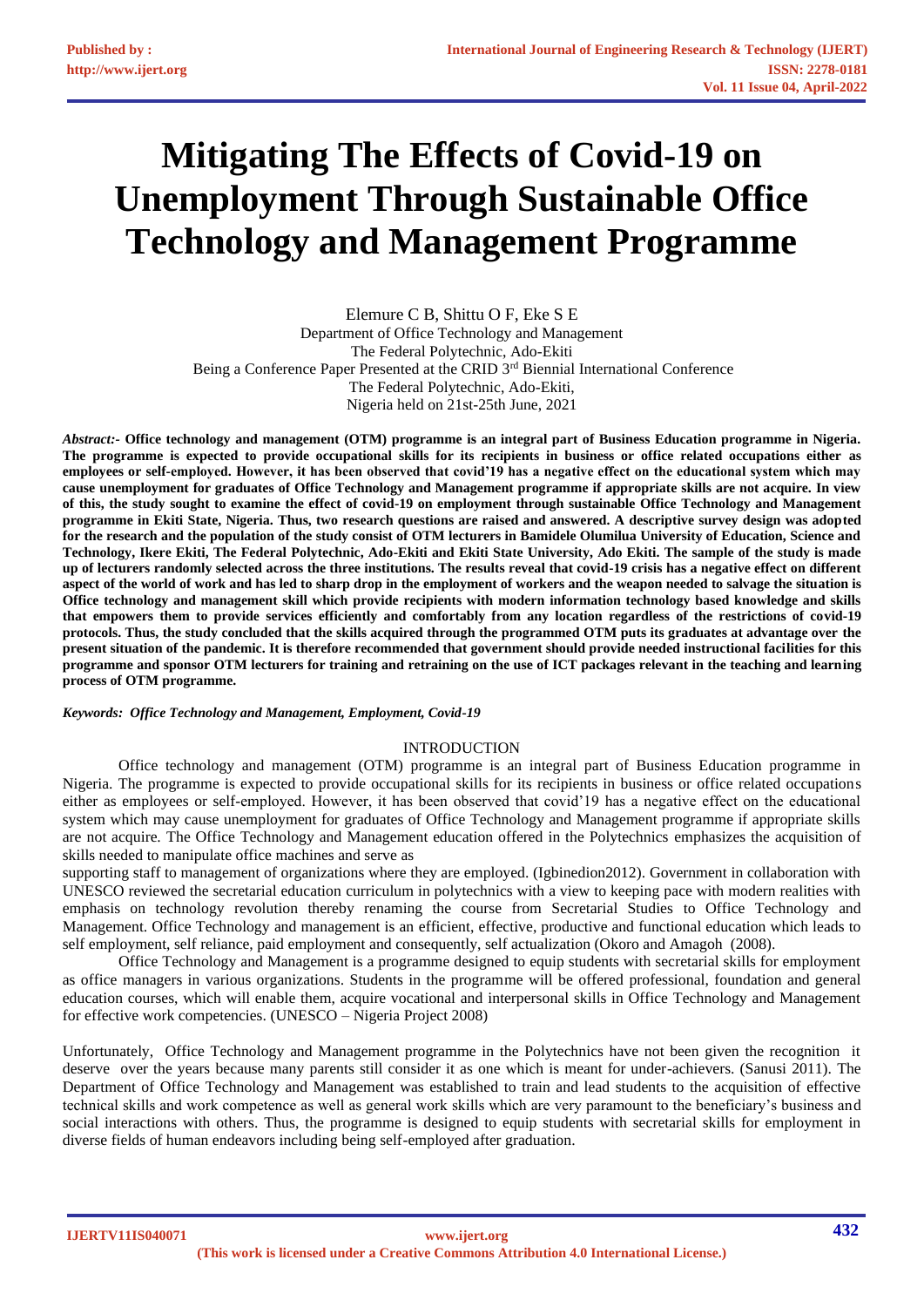(http://www.federalpolyede.edu.ng/otm.htm. Therefore, one can infer that successful Office Technology and Management graduates are equipped and thus encouraged to develop a desire for self-employment rather than dependency on white collar jobs.

The education system has for a long time been producing graduates who leave school depending on acquiring white collar job. The federal government however mandated the study of Office Technology and Management education in tertiary institutions (FGN 2004) as a result of the importance of pragmatic and effective education for self-reliance. It carries with it, the pride of being one's own master and the singular ownership of the fruits of one's enterprising initiatives (Ezeahurukwe, 2015). Selfemployment and self-reliant are two concepts that currently enjoy pride of place in the pandemic situation.

Furthermore, Udo (2008) OTM is a comprehensive activity-based educational programme that is concerned with the acquisition of office technology and management skills, understandings, attitudes, work habits and competencies that are requisite to success in secretarial and office management occupations. Grant and Vidler (2003) defined unemployment as a situation where people are out of work but are willing and able to work. Indeed, many secretarial graduates in this nation suffer structural unemployment which is of two main kinds namely regional mismatches which can occur where unemployed secretarial graduates are resident in particular regions of the country while job vacancies exist elsewhere. The next kind of structural unemployment involves skills mismatches that are common with secretarial graduates who are looking for work but not possessing the necessary sufficient vocational skills to fill the jobs available. This explains the rationale behind this write-up but the purpose of it is about how the OTM graduates could acquire the level of vocational skills that would enable them to be self-reliant. Covid-19 pandemic has turned the world into a global economic crisis, this has put almost everything at risk such as health, jobs, education and incomes of millions of people around the world. The strict containment measures adopted by many countries first half of 2020 to flatten the rise in contagion put a substantial brake on most economic and social activities. There are signs that the trough of the sharp and deep unemployment and global economic recession has been reached in many countries' economies. According to Hussain (2020) the spread of the coronavirus initially spared in Nigeria, like many other African countries, with zero recorded case as of January 2020. The luck, however, did not last by  $28<sup>th</sup>$  of February, 2020, Nigeria reported its first case which is a Nigerian UK returnee.The spread of the virus prompted the Federal Ministry of information announced the close-down all schools in Nigeria, effective March 23rd, 2020 and subsequently all the other sector of the country's economy in a bid to contain the spread of the coronavirus. Considering the state of Nigeria's economic sector, pertinent questions arose: do the graduate of Office technology and management have the skills to survive the menace of covid-19? How would they survive the hardship that came with the lockdown measures and the increase in the loss of jobs particularly in the private sector? These are questions that needed answers. Looking at these questions we realized that the answer is negative; Nigeria is lacking behind when it comes to measure to mitigate the economic down turn of covid-19. Hussain opined that unlike other countries, the Nigeria Federal Ministry of Information directive did not come with any clear-cut policy measures on how to mitigate or address the economic effect of covid-19 on it populace.

According to Aina (2019) Office technology and management (OTM) education is an integral part of business education programme in Nigeria. The course is expected to provide occupational skills for its recipients in business or office related occupations either as employees or self-employed. Chigbuson, Durtur & Nimfel (2016) viewed Office Technology and Management program as skill acquiring discipline, remains a relevant channel for the transmission of the appropriate ICT skills and knowledge in order to make its graduates ICT compliant to embrace globalization and meet the demands of today's work place. This fact has propelled both Federal and State Governments to give students fair access to equipment and software that can directly increase their employability in their field of study. Baba & Akarahu (2012) asserted that Office Technology and Management programme is used as a comprehensive term referring to aspects of the education process, in addition to general education, the study of technologies and related sciences and the acquisition of practical skills, attitudes, understanding and knowledge relating to occupations in various sectors of economic and social life. Baba & Akarahu (2012) submitted further that the design of the OTM programme components also appears to be in response to a global initiative with an objective that portends new academic direction in favour of new technologies for teaching Office Technology and Management (OTM). Amiaya (2014) opined that new technologies are especially invaluable in skills-related education programme such as OTM where graduates are required to demonstrate skills and competencies demanded in the highly competitive and technologicallydriven 21<sup>st</sup> century.

## MITIGATING THE EFFECT OF COVID'19 THROUGH OFFICE TECHNOLOGY AND MANAGEMENT OPPORTUNITIES IN IT CONSULTANCY

The OTM programme through training in managerial and ICT courses equips graduates with skills which can enable them establish and manage consultancy companies to assist growing firms to establish electronic office, records management procedures, and supply ICT and other office facilities/equipment to such firms. This is another self employment opportunity created through the study of Office Technology and Management.

**Office Technology and Management opportunities in HTML Coding:** Office Technology and Management students are taught about HTML coding, CSS, JavaScript, etc. (Lisbeth 2007). These enable them design attractive web pages.

**IJERTV11IS040071**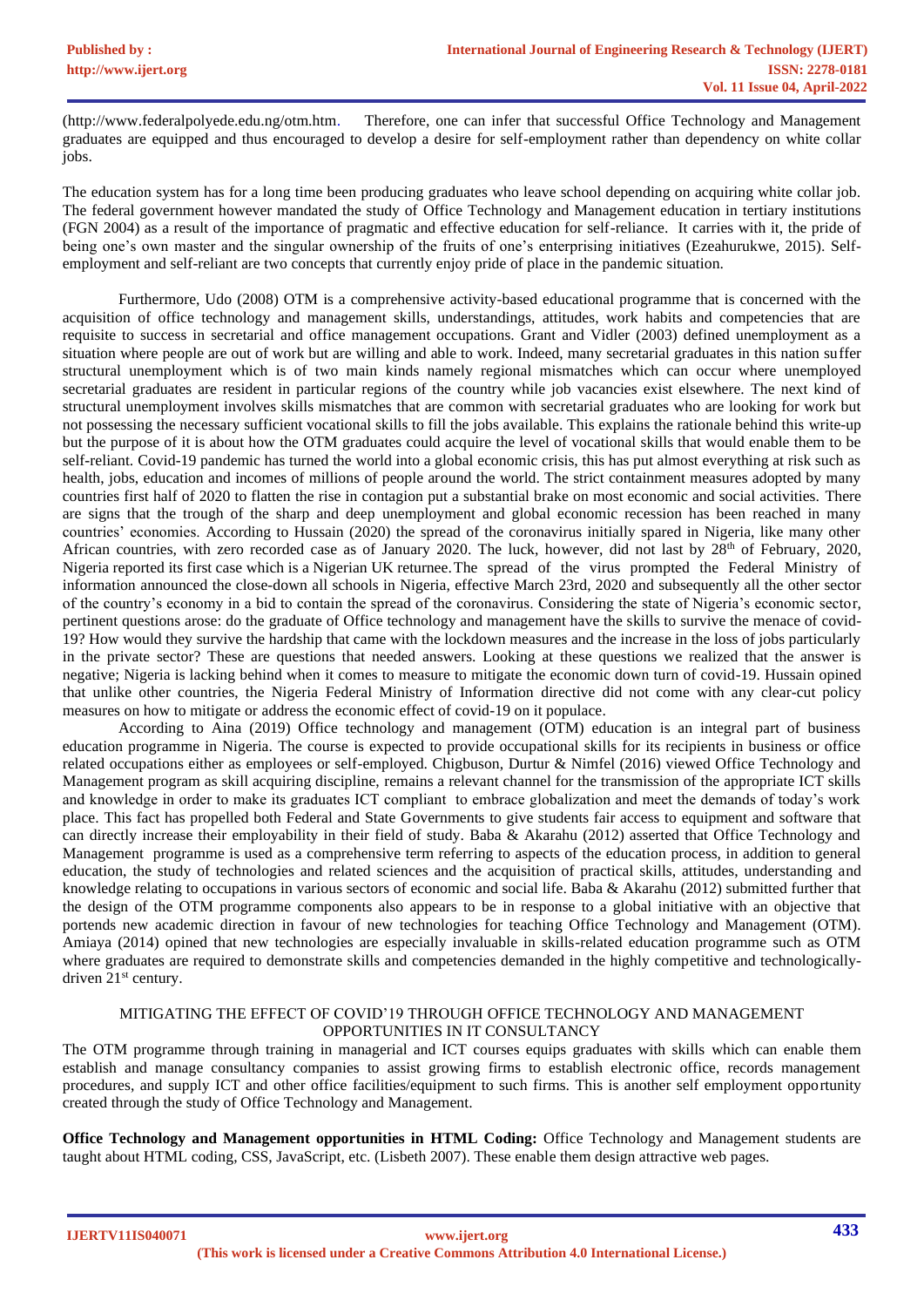The knowledge of web page design enables OTM graduates acquire skills which lead to specialization in the structuring and organization of visual information to aid communication and orientation. Web page design process which is a problem solving process requires substantial creativity, innovation and technical expertise. Those who possess this expertise can venture into web site design, online advertisement, online publication, web development, database administration and IT consultancy.

## OFFICE TECHNOLOGY AND MANAGEMENT OPPORTUNITIES IN DATABASE MANAGEMENT SERVICES

Database administration according to Haigh (2006) is the function of managing and maintaining database management systems (DBMS) using software like Ms Access, Oracle, My Structured Query Language (SQL), IBM DB2, Microsoft SQL server, etc. Graduates of OTM can venture into this enterprise to offer database management services to companies in the areas of installation, configuration, upgrading, administration, monitoring and maintenance of databases. Database administrators apply database software to store and manage information. They ensure that the database stored are backed up regularly, stored effectively, and secured from unauthorized access. The course Database Management System offered at the HND level exposes OTM undergraduates to skills in Database Administration and Management.

#### OFFICE TECHNOLOGY AND MANAGEMENT OPPORTUNITIES IN ELECTRONIC COMMERCE

The concept of the virtual office has to some extent come to stay. Virtual office according to Agomuo, (2014) is the capability of performing office functions in non-traditional office setting and telecommuting which is an office work practice where the worker does not travel to the office or meet with clients or customers daily in the office but receives and gives information using varieties of telecommunication resources. The success of the virtual workplace and telecommuting depends on the entrepreneur's ability to carry out business electronically. Agomuo (2014) defined electronic commerce as a modern methodology that addresses the use of information technology as an essential enabler of business, supporting both internal and external business activities. External electronic commerce is concerned with the use of information technology to support business interaction with the market place while the internal electronic commerce deals with the use of information technology to support internal processes, functions and operations of business. Electronic commerce is the xchange of goods and services through the use of internet resources. This includes any business transaction that takes place via digital process over the network (Osuala 2004). The author went further to say that since it holds that production of goods and services is not complete until they get to the final consumer, the speed required to reach the consumers scattered all over the local and international markets can only be achieved through the use of modern electronic information technologies. Dissemination of today's marketing information relies heavily on electronic commerce for effective reaches.

Electronic commerce therefore, comprises primarily of the distributing, buying, selling, marketing and servicing of products or services over electronic system such as internet and other computer networks hence the various acquired acronyms of online commerce like e-commerce, e-service, e-market, e-sales, e-business, etc. Agomuo, (2014) identified the services conducted through e- commerce to include, retail businesses that sell products to consumers, service providers that provide and sell services to consumers, auctioneers that create a market place for products and services, and business-to-business commerce. Retail transactions make up the largest part of e-commerce in that consumers can now find computers, automobiles, clothing, books, music, airline and event tickets, food, and just about anything else on the internet. The author further went on to classify types of e-commerce into three as follows:

a. Product transactions

b. Service transactions

c. Business-to-business transactions.

The challenges the accompanied covid 19 such as lock-down, suspension of social gathering, physical and social distancing, loss of jobs and increased rate of unemployment among others has paved way for OTM graduates who possess skills in electronic commutation to venture into this enterprise through knowledge and skills acquired during their OTM training.

## **CONCLUSION**

From the literature reviewed, various skills and opportunities exist through the study of education. These opportunities are found in the areas ICT desktop publishing, website design and management, electronic commerce, among others. The OTM programme also equips graduates with vital skills required for self-employment and self-reliance. These skills include; human relation skills, risk management skills, time management skills etc.

#### RECOMMENDATIONS

Based on the literature reviewed, the following recommendations were made.

- 1. Office Technology and Management departments should be provided with adequate equipment and facilities like computers, scanners, photocopiers internet facilities to enable the youths upon graduation, be equipped with adequate skills to run entrepreneurial ventures of their own.
- 2. Office technology and management programme should be introduced in all the tertiary institutions in the country to ensure its accessibility to all eligible students who are willing to take advantage of the opportunities inherent in the programme.

**IJERTV11IS040071**